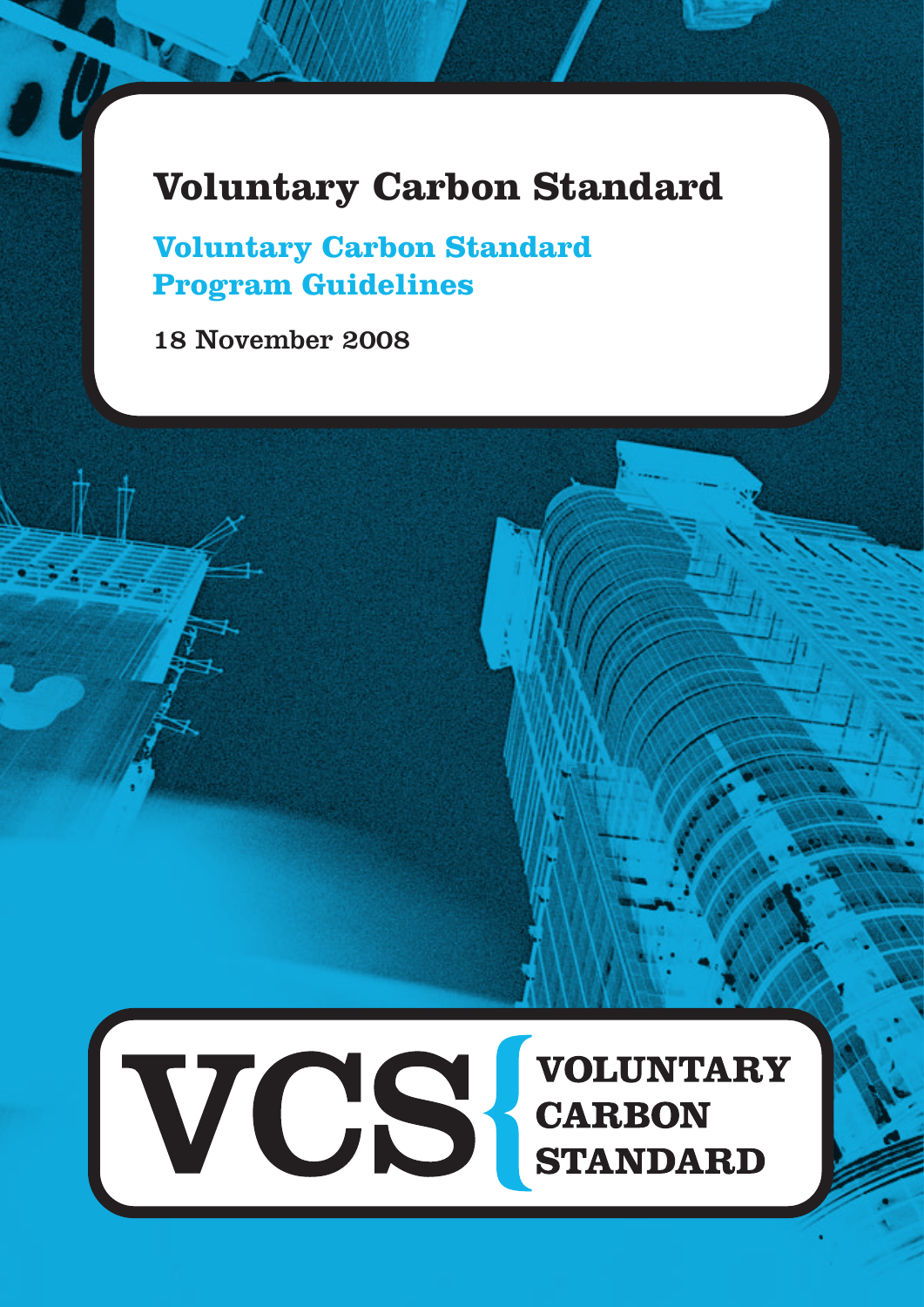# **Voluntary Carbon Standard Program Guidelines**

# 18 November 2008

# Contents

| $\mathbf{1}$     |      |                                                                              |  |
|------------------|------|------------------------------------------------------------------------------|--|
|                  | 1.1  |                                                                              |  |
|                  | 1.2  |                                                                              |  |
|                  | 1.3  |                                                                              |  |
|                  | 1.4  |                                                                              |  |
| $\boldsymbol{2}$ |      |                                                                              |  |
|                  | 2.1  |                                                                              |  |
|                  | 2.2  |                                                                              |  |
| 3                |      |                                                                              |  |
|                  | 3.1  | $History. \dots 5$                                                           |  |
|                  | 3.2  |                                                                              |  |
|                  | 3.3  |                                                                              |  |
|                  | 3.4  |                                                                              |  |
|                  | 3.5  |                                                                              |  |
| 4                |      |                                                                              |  |
|                  | 4.1  |                                                                              |  |
|                  | 4.2  |                                                                              |  |
| 5                |      |                                                                              |  |
|                  | 5.1  | OPTION 1: Individual Validation and Verification of a GHG Project Activity 7 |  |
|                  | 5.2  |                                                                              |  |
| 6                |      |                                                                              |  |
|                  | 6.1  |                                                                              |  |
|                  | 6.2  |                                                                              |  |
| 7                |      |                                                                              |  |
|                  | 7.1  |                                                                              |  |
| 8                |      |                                                                              |  |
|                  | 8.1  |                                                                              |  |
| 9                |      |                                                                              |  |
|                  | 9.1  |                                                                              |  |
| 10               |      |                                                                              |  |
|                  | 10.1 |                                                                              |  |
|                  | 10.2 |                                                                              |  |
|                  | 10.3 |                                                                              |  |
|                  | 10.4 |                                                                              |  |
| 11               |      |                                                                              |  |
|                  |      | Annex 1 - VCS Program Documentation Edition Updates11                        |  |
|                  |      |                                                                              |  |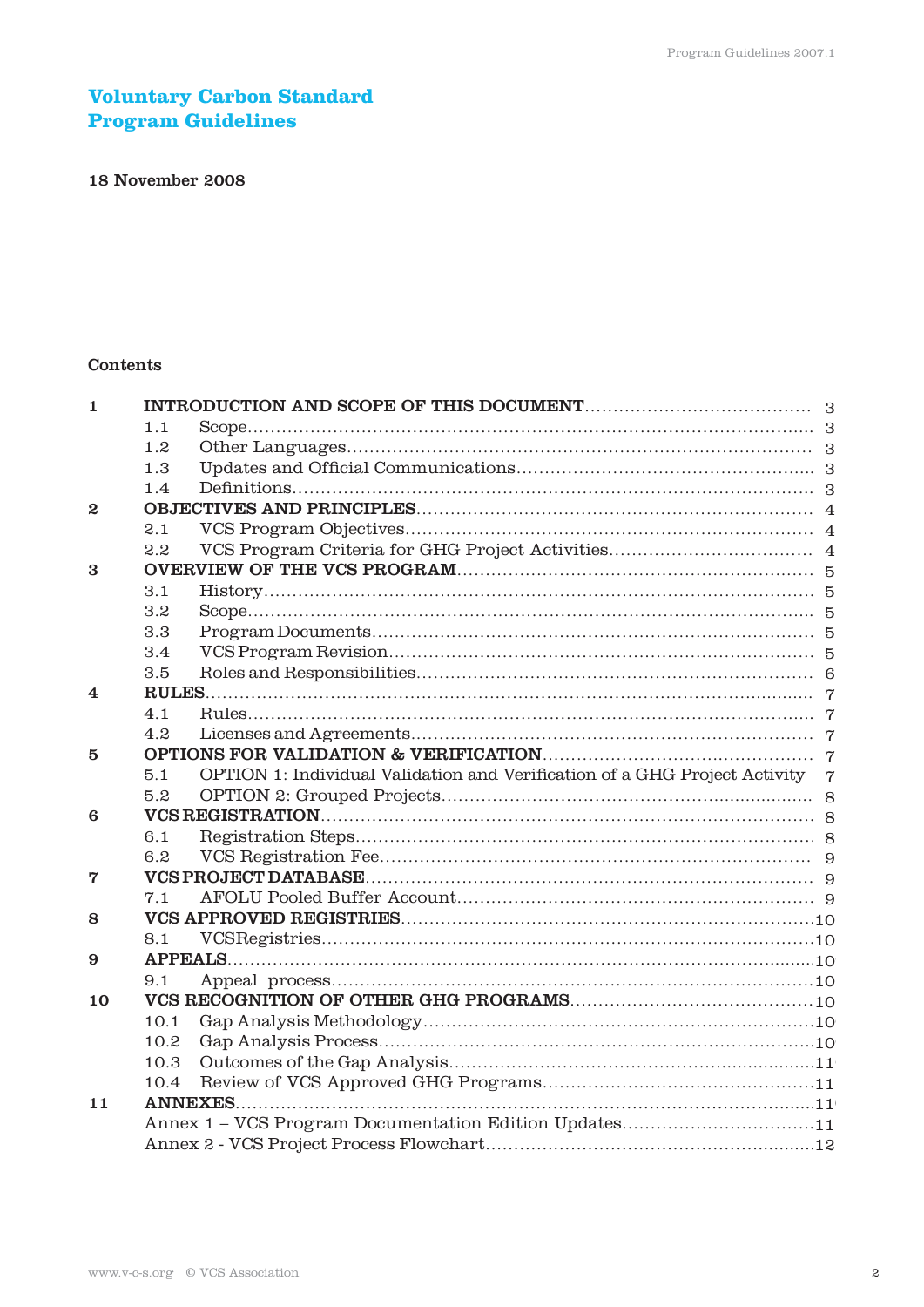# **1 INTRODUCTION AND SCOPE OF THIS DOCUMENT**

# 1.1 Scope

This document provides an overview of the Voluntary Carbon Standard (VCS) Program (hereafter the "VCS Program") and describes the rules and procedures that regulate the operation of the VCS Program. Specifically, it defines the rules governing the interaction between the validators and verifiers, project developers, Voluntary Carbon Unit (VCU) buyers and traders, VCS Registries, GHG Programs seeking recognition by the VCS Program and the VCS Secretariat and Board.

# 1.2 Other Languages

The operating language of the VCS Program shall be English. The VCS Program documents may be translated into other languages to facilitate local approved use. However the English version of VCS Program documents shall take precedent over any foreign language translations and the interpretation of the English versions of the VCS Program documents shall supersede any other language versions.

# 1.3 Updates and Official Communications

The VCS Association will issue edition updates to VCS Program documentation from time to time. Annex 1 to these Program Guidelines 2007.1 will be continually updated to contain the VCS Program documentation edition updates. These updates will be sent to all VCS Program approved validators and verifiers as official communications, and will form part of the normative document that must be followed (see normative document list in clause 3.3 below). Each update will state the dates that the updates come into force and the date that the previous edition becomes obsolete.

The VCS Program Guidelines 2007.1 was released on 18 November 2008 and becomes the applicable version with immediate effect. The VCS Program Guidelines 2007 may be used up to and including 31 December 2008 and becomes obsolete thereafter.

# 1.4 Definitions

Definitions as set out in ISO 14064-2:2006, ISO 14064-3:2006, ISO 14065:20071 and the Voluntary Carbon Standard 2007.1 shall apply to the VCS Program Guidelines 2007.1.

1 ISO standards can be purchased from www.iso.org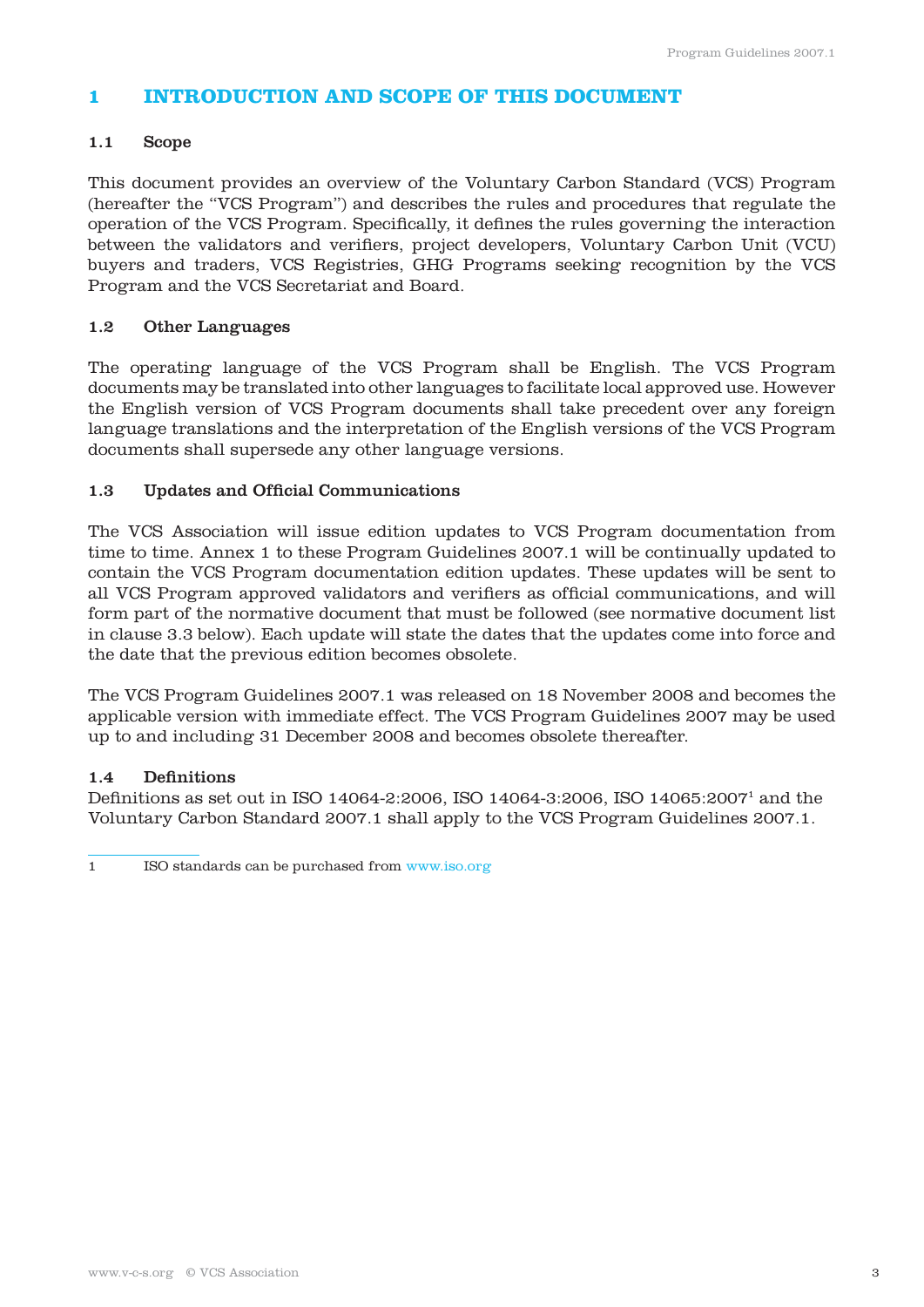# **2 OBJECTIVES AND PRINCIPLES**

## 2.1 VCS Program Objectives

The VCS Program provides a robust global standard, program framework and institutional structure for validation and verification of voluntary GHG emission reductions or removals. The VCS Program aims to:

- Standardize and provide transparency and credibility to the voluntary carbon market by establishing the VCS Program as a rigorous, global standard for voluntary GHG emission reductions and removals and create a trusted and fungible voluntary GHG emission reduction and removal credit; the VCU;
- Experiment and stimulate innovation in GHG mitigation technologies and validation, verifiation and registration processes and offer lessons that can be build into other programs and regulations;
- Provide a secure, custodial service for all VCUs that offers assurance against double counting and provides transparency to the public; and
- Provide assurance for investors, buyers and other users that the VCUs they are purchasing are real, additional and permanent.

# 2.2 VCS Program Criteria for GHG Projects

VCUs validated and verified under the VCS Program must meet the following principles:

### 2.2.1 Real

 All the GHG emission reductions and removals and the projects that generate them must be proven to have genuinely taken place.

# 2.2.2 Measurable

 All GHG emission reductions and removals must be quantifiable using recognised measurement tools (including adjustments for uncertainty and leakage) against a credible emissions baseline.

# 2.2.3 Permanent

 Where GHG emission reductions or removals are generated by projects that carry a risk of reversibility, adequate safeguards must be in place to ensure that the risk of reversal is minimized and that, should any reversal occur, a mechanism is in place that guarantees the reductions or removals will be replaced or compensated.

## 2.2.4 Additional

 Project-based GHG emission reductions and removals must be additional to what would have happened under a business as usual scenario if the project had not been carried out.

# 2.2.5 Independently verified

 All GHG emission reductions and removals must be verified to a reasonable level of assurance by an accredited validator or verifier with the expertise necessary in both the country and sector in which the project is taking place.

#### 2.2.6 Unique

 Each VCU must be unique and should only be associated with a single GHG emission reduction or removal activity. GHG Programs must contain checks to ensure that double counting of reductions and removals – in mandatory or other voluntary markets – does not take place.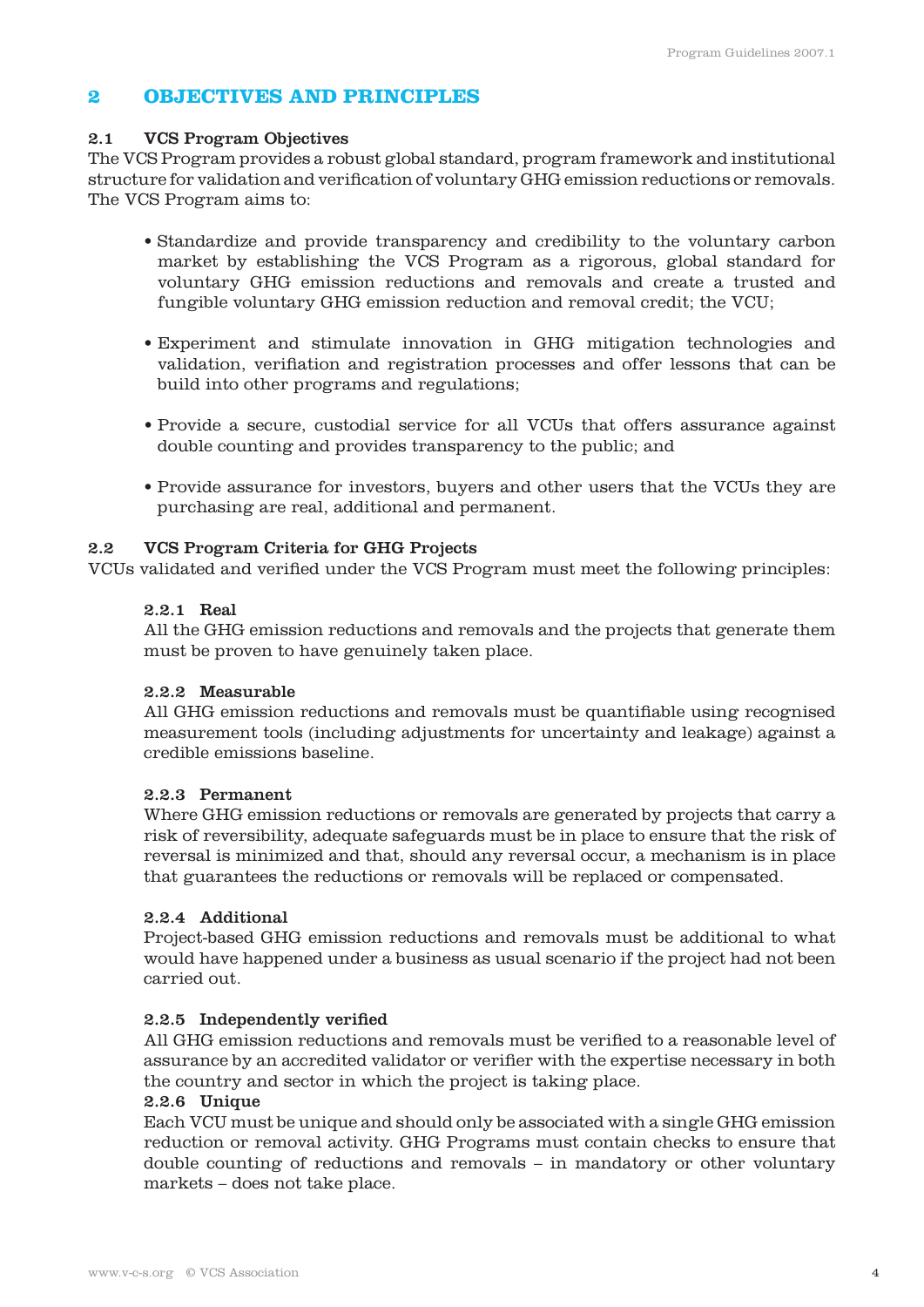#### 2.2.7 Transparent

 Publicly disclose sufficient and appropriate GHG related information to allow intended users to make decisions with reasonable confidence.

#### 2.2.8 Conservative

 Use conservative assumptions, values and procedures to ensure that the GHG emission reductions or removals are not over-estimated.

# **3 OVERVIEW OF THE VCS PROGRAM**

#### 3.1 History

The Climate Group, the International Emissions Trading Association (IETA) and the World Business Council for Sustainable Development are the partner organizations that founded the VCS Program. The World Economic Forum also partnered in development of the Program for part of the process. Version 1 of the VCS was released on 28 March 2006 as both a consultation document and a standard for use by the market. VCS Version 2 was released in October 2006 as a consultation document and did not replace Version 1 as the applicable standard. After two years of work, two public consultation rounds, 150 written submissions, 12 months work from a 19 member Steering Committee, seven technical working groups, and consultation with approximately 1000 stakeholders, the VCS 2007 was released on 19 November 2007. The VCS 2007.1 was released on 18 November 2008.

#### 3.2 Scope

The VCS Program provides the standards and framework for independent validation and verification of GHG emission reductions and removals based on ISO 14064-2:2006 and ISO 14064-3:2006. The scope of the VCS Program covers all those activities related to the generation of GHG emission reductions and removals. The scope does not cover company carbon footprints or carbon neutral claims.

Participation is voluntary and based on objective criteria. The VCS Program is not discriminatory to validators and verifiers, registries, project proponents, buyers and other GHG Programs seeking recognition under the VCS Program.

#### 3.3 Program Documents

The VCS Program consists of set of normative documents. These include:

- These Program Guidelines 2007.1 which provide rules for project proponents, validators and verifiers governing:
	- The Voluntary Carbon Standard (VCS) 2007.1
	- Tools for AFOLU Project Activities containing guidance regarding:
		- Non-Permanence Risk Analysis and Buffer Determination
		- Methodological Issues
	- VCS Project Description and template for validation and verification reports
	- Group projects
	- Project registration
	- VCS terms and conditions for project proponents and validators and verifiers
- The VCS Gap Analysis Methodology including process for linking with other GHG Programmes

#### 3.4 VCS Program Revision

The VCS shall be updated on periodic basis, as developments require. The VCS Program review process will be announced on www.v-c-s.org.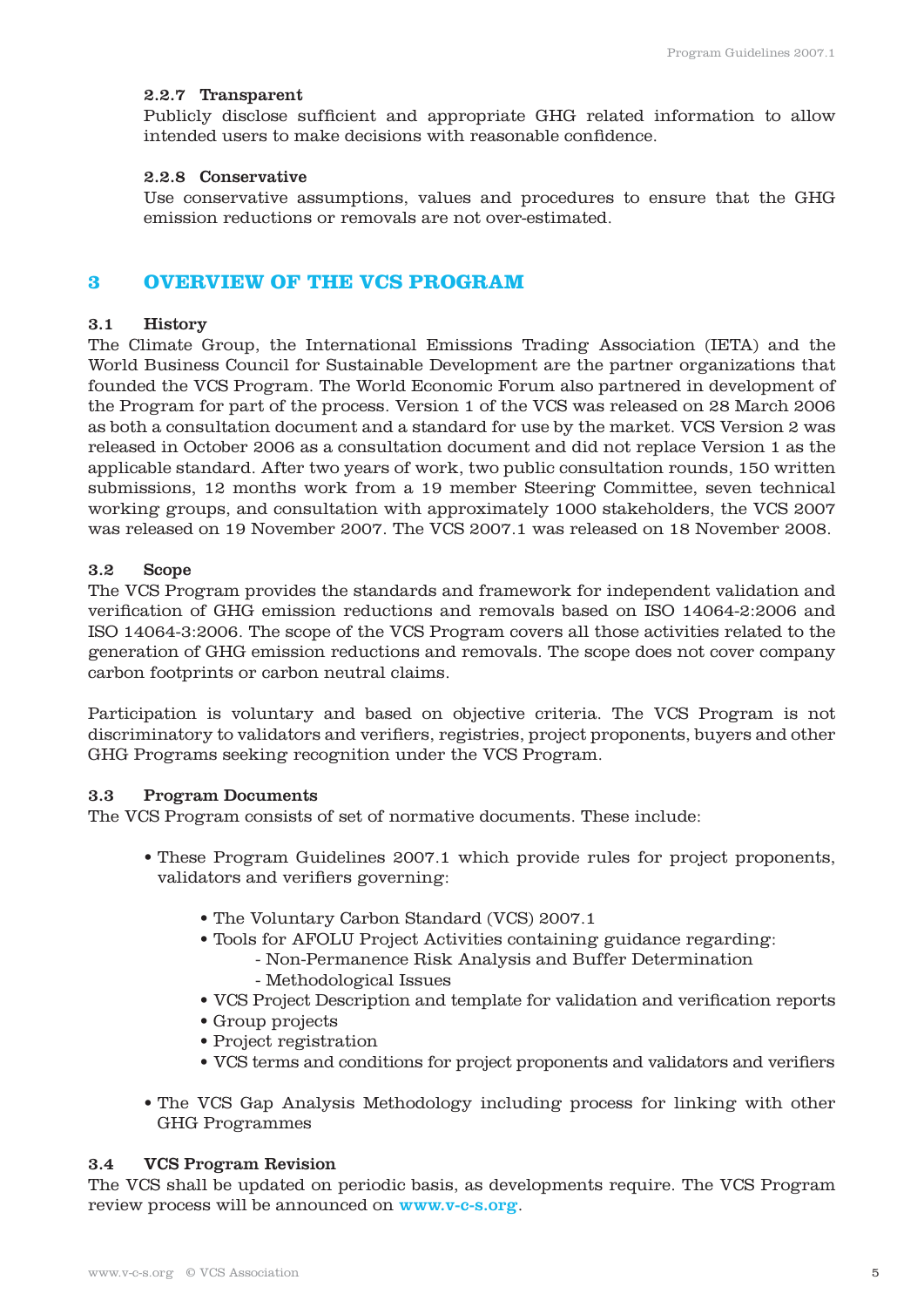#### 3.5 Roles and Responsibilities

#### 3.5.1 Project Proponent

 Project proponents are those bodies that establish and operate GHG projects in accordance with VCS Program requirements. This includes providing a VCS PD, monitoring plan and report and proof of title for validation and verification.

#### 3.5.2 Validator and Verifier

Validators and verifiers are accredited to:

- validate and verify GHG projects; and
- validate new GHG project methodologies, baseline and additionality performance standards

The list of VCS approved validators and verifiers organized by the sectoral scopes and geographies for which they are appproved is available on www.v-c-s.org. All validators and verifiers must sign the VCS validation and verification agreement with the VCS Association before they can peform any validations and verifications in connection with the VCS Program.

 Validators and verifiers are only eligible to carry out work for the project scopes and geographies that they are accredited for.

 Micro projects can be validated and verified by micro project validators and verifiers not accredited by an approved VCS Program when they meet the requirements outlined in the VCS 2007.1. A minimum of the first five verification reports from the micro verifier must be reviewed by an approved VCS validator or verifier. The project proponent must cover the costs of all verifiers.

 Once a micro project verifier has successfully undertaken 5 validations or verifications, it will be able to apply to the VCS Secretariat for permission to no longer need the review by a VCS approved validator or verifier. The VCS Secretariat will then approve the small project verifier within a given scope. The small projects verifier must have a minimum of three successful verification reports to establish competency in a given scope.

 It is up to the VCS accredited validators or verifiers reviewing the micro project validator or verifier work to ensure that the micro project validator or verifier meets the requirements of VCS 2007.1. The VCS Secretariat will be responsible for reviewing the performance of micro project validators and verifiers. The review process will be outlined and announced on www.v-c-s.org.

#### 3.5.3 Registry Operator

 VCS Registry operators are those bodies that operate approved VCS Registries. VCS Registry operators are responsible for: verifying that all required VCS documents have been submitted to the registry; issuing and maintaining accounts of VCUs for account holders; tracking and reporting the deposit/withdrawal of buffer credits to/from the centrally managed AFOLU Pooled Buffer Account; and maintaining custody and records of VCU original legal ownership.

#### 3.5.4 Buyers

 Buyers are companies, organizations or individuals who purchase VCUs.

#### 3.5.5 VCS Association

The VCS Program is managed by the VCS Association. The VCS Association is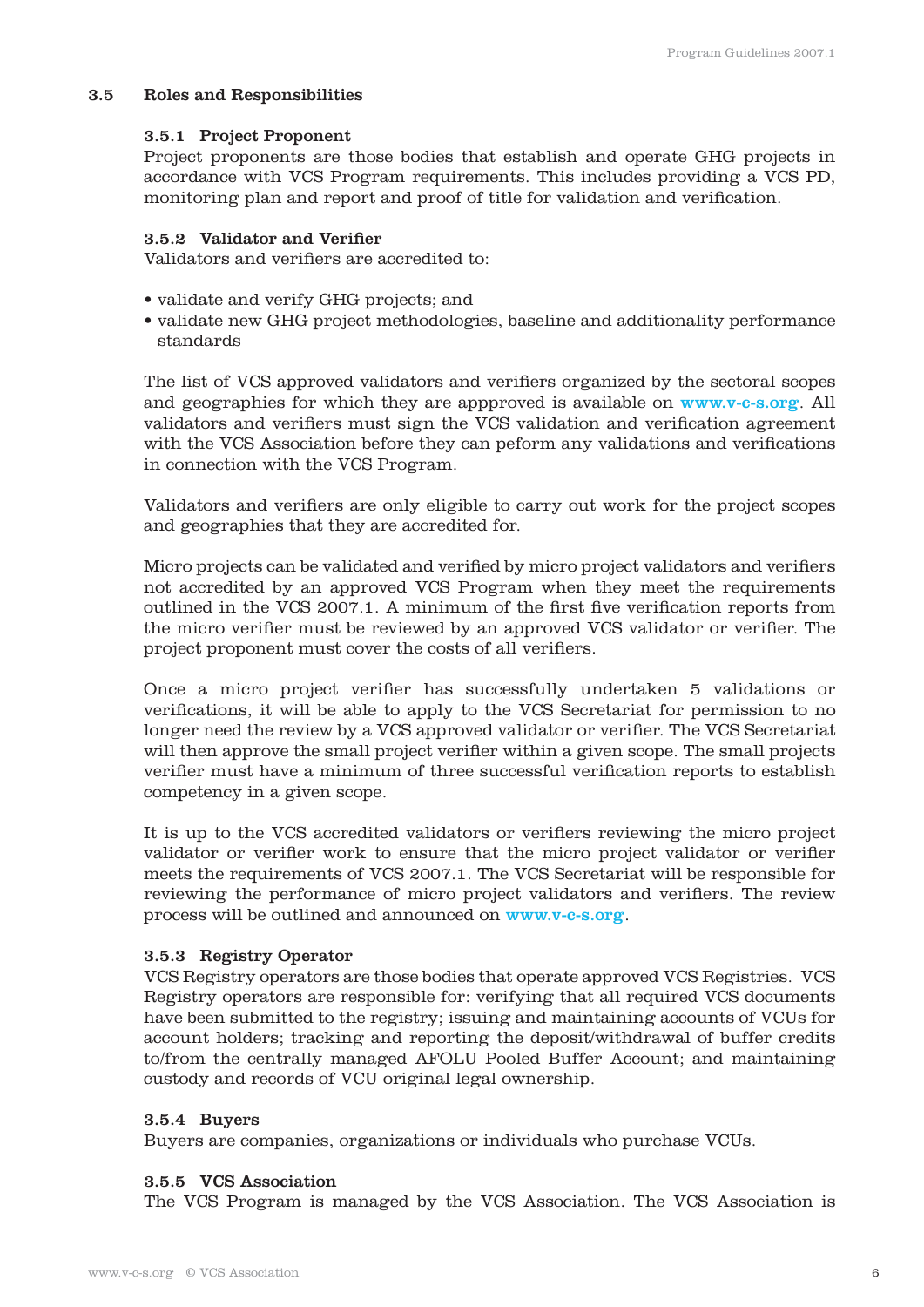an independent, non-profit, association that legally represents the VCS Secretariat and Board. The VCS Association is registered as an Association under Swiss Law. The VCS Program has its own Secretariat which is resposible for responding to stakeholder queries, liaising with the media, entering into contracts, managing relationships with VCS Registry operators and accreditation bodies and managing the VCS website and VCS Project Database. The VCS Secretariat will not be responsible for approving or rejecting projects, new baseline, monitoring or additionality methodologies or making decisions about accreditation of validators and verifiers.

 The Board can request that the VCS Secretariat be strengthened by Technical Advisory Groups (TAGs). The TAGs shall provide detailed technical recommendations to the Board on issues related to the VCS Program and its requirements. The Agriculture, Forestry and Other Land-Use (AFOLU) TAG has provided this role through the VCS 2007.1 development process. A full list of TAGs can be found on www.v-c-s.org.

# **4 RULES**

# 4.1 Rules

The VCS Program Guidelines 2007.1 establish the rules applicable to validators and verifiers approved under the VCS Program to validate and verify GHG projects. Project proponents can be any of the following:

### 4.1.1 Individual GHG Project

 A project is a measure, operation or an action that aims at reducing or removing GHG emissions.

#### 4.1.2 A Group of GHG Projects

 Any combination of GHG projects or project categories that meets the requirements of the VCS 2007.1 (See clause 5.2 below).

#### 4.2 Licenses and Agreements.

Rights and obligations for validators and verifiers, project proponents and registry operators are set out in the agreements signed with the VCS Association.The VCS Association issues licences to approved validators and verifiers, who are thus empowered to issue validation and verification statements of compliance against the VCS standard.

The VCS Board reserves the right to sanction validators and verifiers, project proponents and registry operators based on evidence of an improper procedure.

# **5 OPTIONS FOR VALIDATION & VERIFICATION**

Project Proponents can achieve validation and verification for their GHG Project under any one of the two options described below.

#### 5.1 OPTION 1: Individual Validation and Verification of a GHG Project

Any single GHG Project that meets the VCS 2007.1 requirements can be registered. Projects are divided into three groups:

- micro projects: under 5,000 tCO<sub>2</sub>-e per year;
- projects:  $5,000 1,000,000$  tCO<sub>2</sub>-e per year; and
- mega projects: greater than 1,000,000 tCO2-e per year.

Verification requirements differ depending on the project size.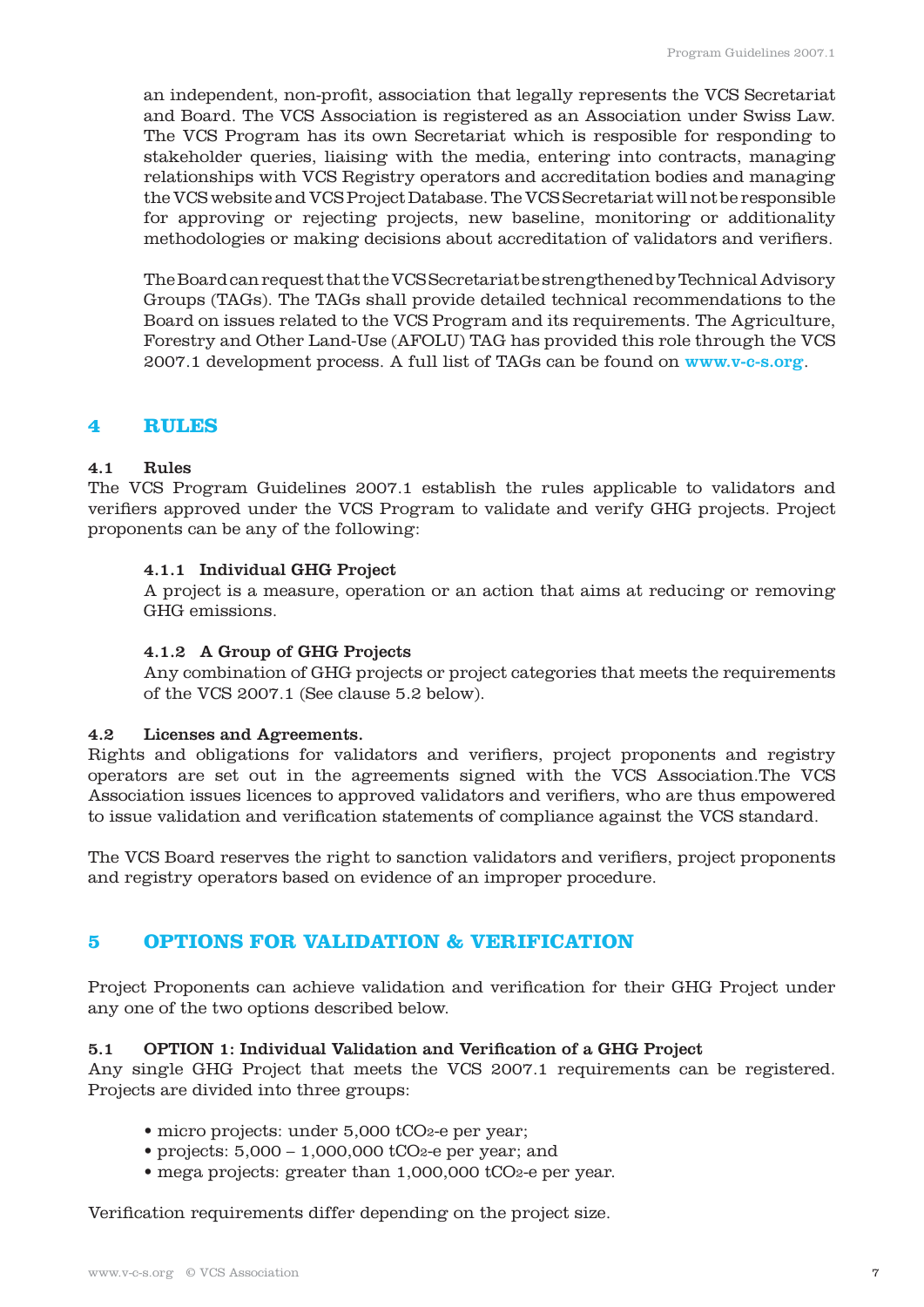## 5.2 OPTION 2: Grouped Projects

Any combination of GHG projects or project categories that meets the requirements of the VCS 2007.1 can be registered as a grouped project.

A grouped project can included one or more sub-groups, for example a combination of project categories or projects, as long as each sub group retains its distinctive characteristics. A grouped project shall have one central GHG information system and controls associated with the project and its monitoring. It is anticipated that such central GHG information system and controls will include items identified in ISO14064-3:2006, clause 4.5.

The sampling done by the verifiers differ depending on the number of subgroups and projects in each sub group and will be amended based on the ongoing findings from the verification. The sampling shall as a minimum meet the sampling requirements set out under IAF Guide to ISO/IEC Guide 66:1999.

# **6 VCS REGISTRATION**

#### 6.1 Registration Steps

A flowchart summarizing the VCS Program project approval process is at Annex 2. The registration steps are:

#### 6.1.1 Step 1

 The project proponent submits its VCS project description, monitoring plan and reports, proof of title and if already available a validation report and other information required to the VCS Program accredited validation and verification body.

#### 6.1.2 Step 2

 An accredited VCS Program validator or verifier then assess the claim against the VCS 2007.1 and produces:

- a validation report validation of the VCS PD including an assessment of additionality;
- a verification report report of a periodic formal independent review and expost determination of the monitored GHG emission reductions and removals, which includes a written assurance (verification statement) issued by the VCS Program verifier that the GHG emission reductions and removals have been achieved in accordance with the VCS. For AFOLU projects the verification report shall also confirm the project's non-permanence risk rating and the amount of credits that must be deposited in the AFOLU Pooled Buffer Account

#### 6.1.3 Step 3

 The project proponent opens a VCS Registry account, including submitting a signed copy of the VCS Program Terms and Conditions, and then submits the VCS PD, validation report, monitoring report, verification report and proof of title to the VCS Registry operator.

#### 6.1.4 Step 4

 The VCS Registry operator checks the documentation submitted under Step 3 to ensure that the required VCS Program documents have been submitted. If the VCS Registry operator is satisfied, it submits electronic copies of these documents to the VCS Project Database and requests VCU serial numbers for the VCUs.

 Projects that received an up-front validation, but have not had any GHG emisisons reductions or removals verified can volunteer to be recorded on the VCS Project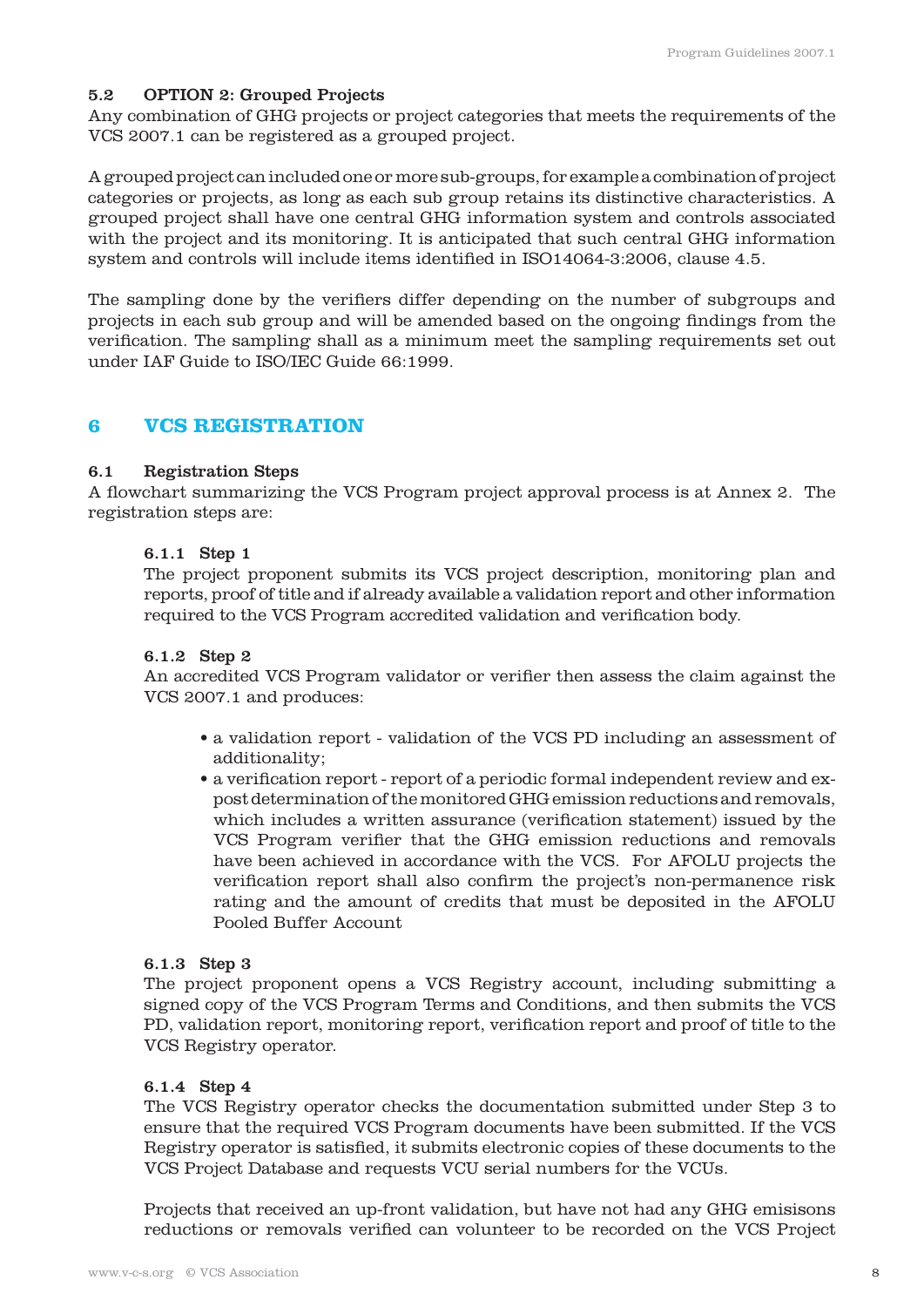Database in line with the normal VCS Program requirements.

#### 6.1.5 Step 5

 The VCS Project Database checks that the project has not been previously registered under the VCS Program, by searching to see that the project's GPS boundaries have not been registered in the VCS Project Database. It then issues VCU serial numbers to the VCS Registry, logging these on the VCS Program Project Database along with project documentation. In case of AFOLU projects, the VCS Registry in which the project is registered deposits the appropriate amount of credits, as indicated in the approved verification report into the AFOLU Pooled Buffer Account.

 The VCS Registry operator requests and receives payment from the project proponent of the VCS Registration Levy.

### 6.1.6 Step 6

 The VCS Registry deposits any original documentation submitted under Step 3 into custodial service. The VCS Registry issues VCUs into the account of the project proponent.

### 6.2 VCS Registration Levy

The VCS Secretariat charges a registration levy to cover administration costs. The levy is curently set at  $\epsilon$ 0.04 for every VCU issued. The fee must be paid before VCUs shall be issued by a VCS Registry. VCS Registries will make additional charges for their services and these are separate from the VCS Registration Levy.

# **7 VCS PROJECT DATABASE**

The VCS Registries are supported by a central project database, the VCS Project Database. The VCS Project Database lists each approved VCS Program project including providing a unique serial number for the project's VCUs.

The VCS Project Database provides access to the physical documentation pertaining to registered projects. At a minimum this will include the VCS PD and validation and verification reports. Commercially sensitive information will be protected as described in VCS 2007.1.

The VCS Project Database provides the main interface for public access. Users will be able to search the database to locate VCS Program projects as well as confirm the cancellation of VCUs. Stakeholders will be able to search for the unique VCU numbers and verify whether this VCU has been cancelled or not. They will not be able to verify who owns the VCU.

# 7.1 AFOLU Pooled Buffer Account

The VCS project database also contains the AFOLU Pooled Buffer Account with nontradable AFOLU carbon credits.

If a project fails to submit a verification report to the VCS within five years from its latest verification, 50% of the credits associated with its buffer will automatically be cancelled. If the project fails to submit a verification report to the VCS within a further five years, all of its remaining buffer credits will be cancelled. If no subsequent verification has been presented within a period of 15 years, and the crediting period of the project has not yet expired, buffer credits are cancelled from the AFOLU Pooled Buffer Account for an amount equivalent to the total number of tradable credits issued to the project.

The AFOLU Pooled Buffer Account is subject to a periodic "truing up". Operational procedures for the "truing up" will be defined by the VCS Board within two years after the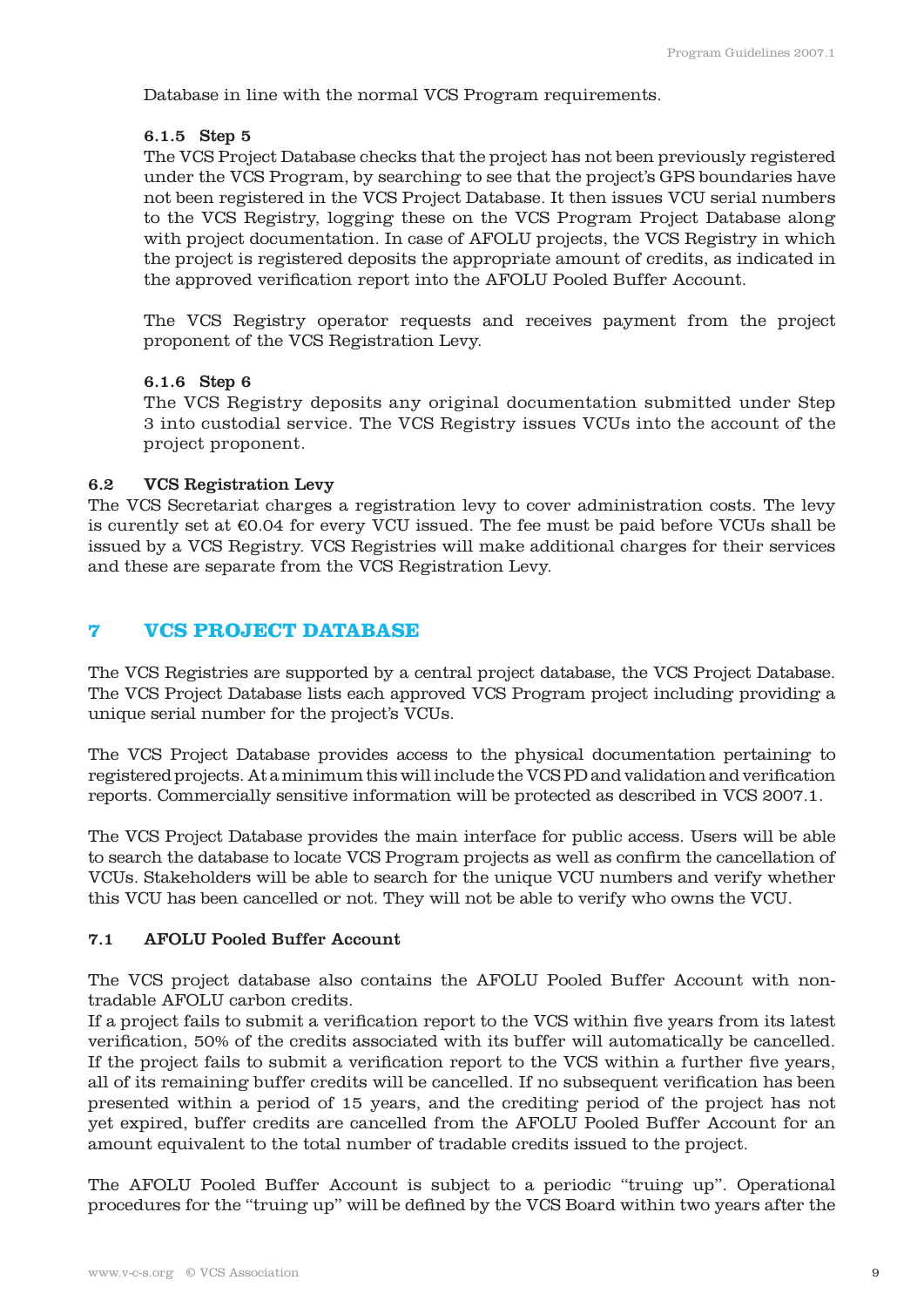first issuance of VCUs generated by AFOLU projects. Truing up will be based on a review of existing VCS AFOLU verification reports under the VCS and an assessment of how projects are actually performing. This process will flag the projects that have failed or underperformed and then identify their common characteristics. The buffer values and/or risk criteria for VCS AFOLU projects going forward will then be adjusted accordingly, so that there is always a net surplus of carbon credits in the overall buffer after subtracting the actual losses from projects.

# **8 VCS APPROVED REGISTRIES**

# 8.1 VCS Registries

Only registries approved by the VCS Association can issue VCUs. The approved list of VCS registries and the process by which they are approved is available on www.v-c-s.org.

# **9 APPEALS**

### 9.1 Appeal process

There will be an appeal process for cases where project proponents feel that the validator or verifier have misinterpreted the VCS Program and all avenues of discussion with the validator or verifier have been exhausted. The VCS Association will commission an independent consultant to perform this review. The independent consultant will be selected by the VCS Secretariat and paid for by the project proponent demanding the review. All final decisions on the appeal will be made by the VCS Board.

# **10 VCS RECOGNITION OF OTHER GHG PROGRAMS**

The VCS Program aims to build on and recognise other credible GHG Programs. Projects approved under an approved GHG Program can choose to have their GHG emission reductions or removals transferred into VCUs.

# 10.1 Gap Analysis Methodology

The approval of other GHG Programs is based on the principle of full compatibility with the VCS Program.

This will be determined based on a gap analysis that verifies that the GHG emission reductions or removals approved under the GHG Program are fully compatible with VCUs created under the VCS Program. A copy of the gap analysis methodology that schemes are assessed against is available at www.v-c-s.org.

# 10.2 Gap Analysis Process

Other GHG Programs must apply to be approved under the VCS Program. The initiation of the gap analysis could come from other interested parties as long as they provide relevant documentation in relation to the GHG Program and are endorsed to do so by the GHG Program.

The onus is on the GHG Program to prove that they meet the VCS Program criteria. The costs of the verification are borne by the GHG Program or whoever initiates the gap analysis. The applicant prepares and submits an evidence pack demonstrating how the GHG Program is in compliance with the relevant requirements of the VCS Program. The VCS Association then selects a qualified team who will use the evidence pack to verify compliance with the VCS Program. The team may seek additional evidence and information from the GHG Program.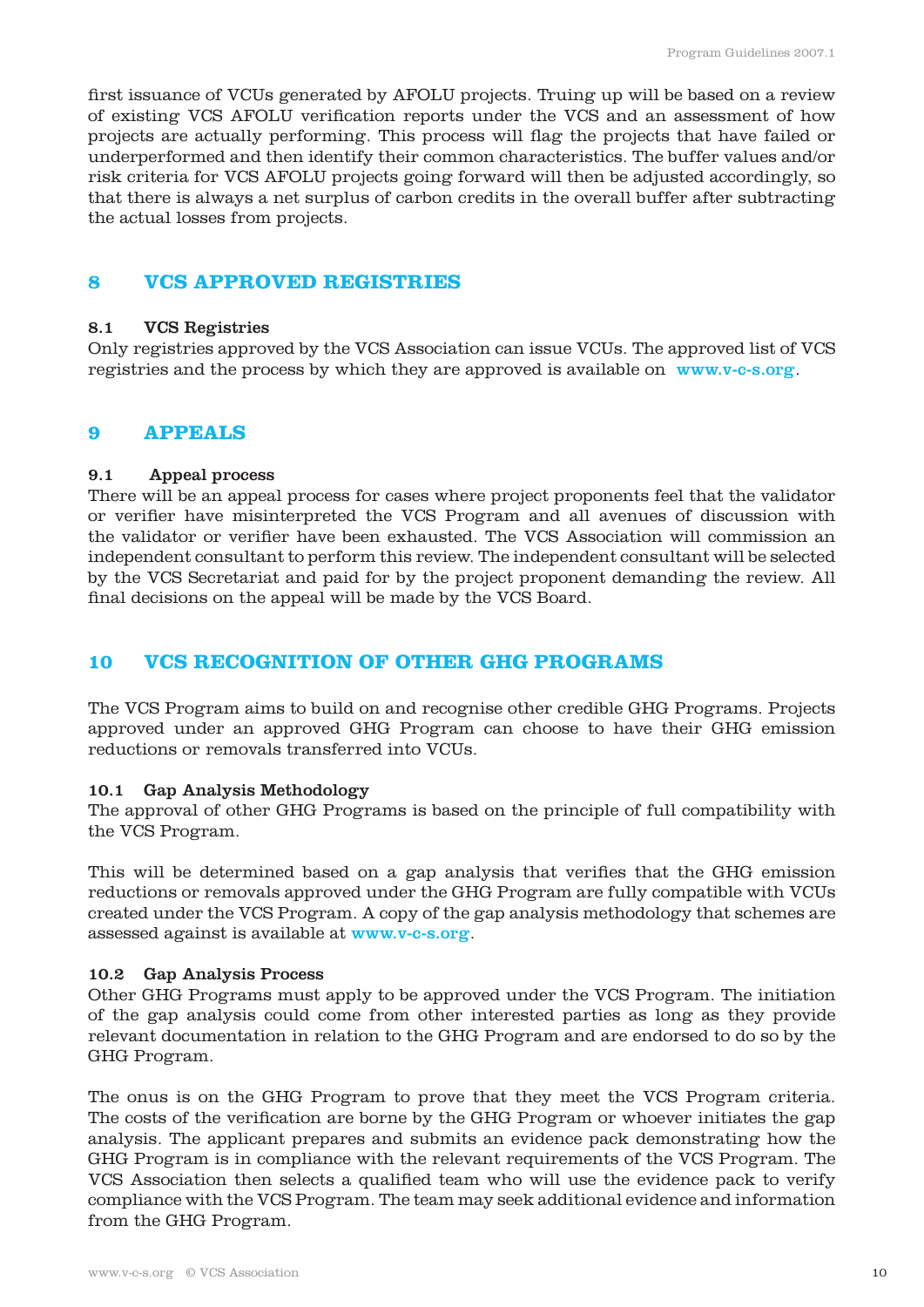GHG Programs do not have to translate their Program document into English, but the gap analysis report shall be produced in English and the association carrying out the verification shall be able to interact in both languages fluently.

## 10.3 Outcomes of the Gap Analysis

Based on the gap analysis report the VCS Board will make a decision to adopt the full GHG Program, elements of the program or reject the program.

The team's report will be made public when a decision has been made by the VCS Board.

## 10.4 Review of VCS Approved GHG Programs

Approved GHG Programs are reviewed annually by the VCS Secretariat. Any changes made by an approved GHG Program which may effect their compatibility with the VCS Program will have to be communicated immediately to the VCS Board. In the event that the VCS Board considers that the changes will lead to a non-compliance with the VCS Program requirements the VCS Board may decided to suspend its recognition of the approved GHG Program temporarily or indefinitely. Any projects approved under the GHG Program prior to its changes will not be effected by the decision of the VCS Board.

# **11 ANNEXES**

# Annex 1 – VCS Program Documentation Edition Updates

- 1. Voluntary Carbon Standard 2007.1; 18 November 2008
- 2. Program Guidelines 2007.1; 18 November 2008
- 3. VCS Guidance for Agriculture, Forestry and Other Land Use Projects; 18 November 2008
- 4. Policy Announcement from VCS Association: VCS 2007 Validation Date Deadline; 10 September 2008
- 5. Policy Announcement from VCS Association: Update on VCS Registries; 22 August 2008
- 6. Policy Announcement from VCS Association: Further Guidance for Projects that are Registered in Two GHG Programs; 19 March 2008
- 7. Policy Announcement from VCS Association: Temporary Accreditation of VCS Validators and Verifiers; 19 March 2008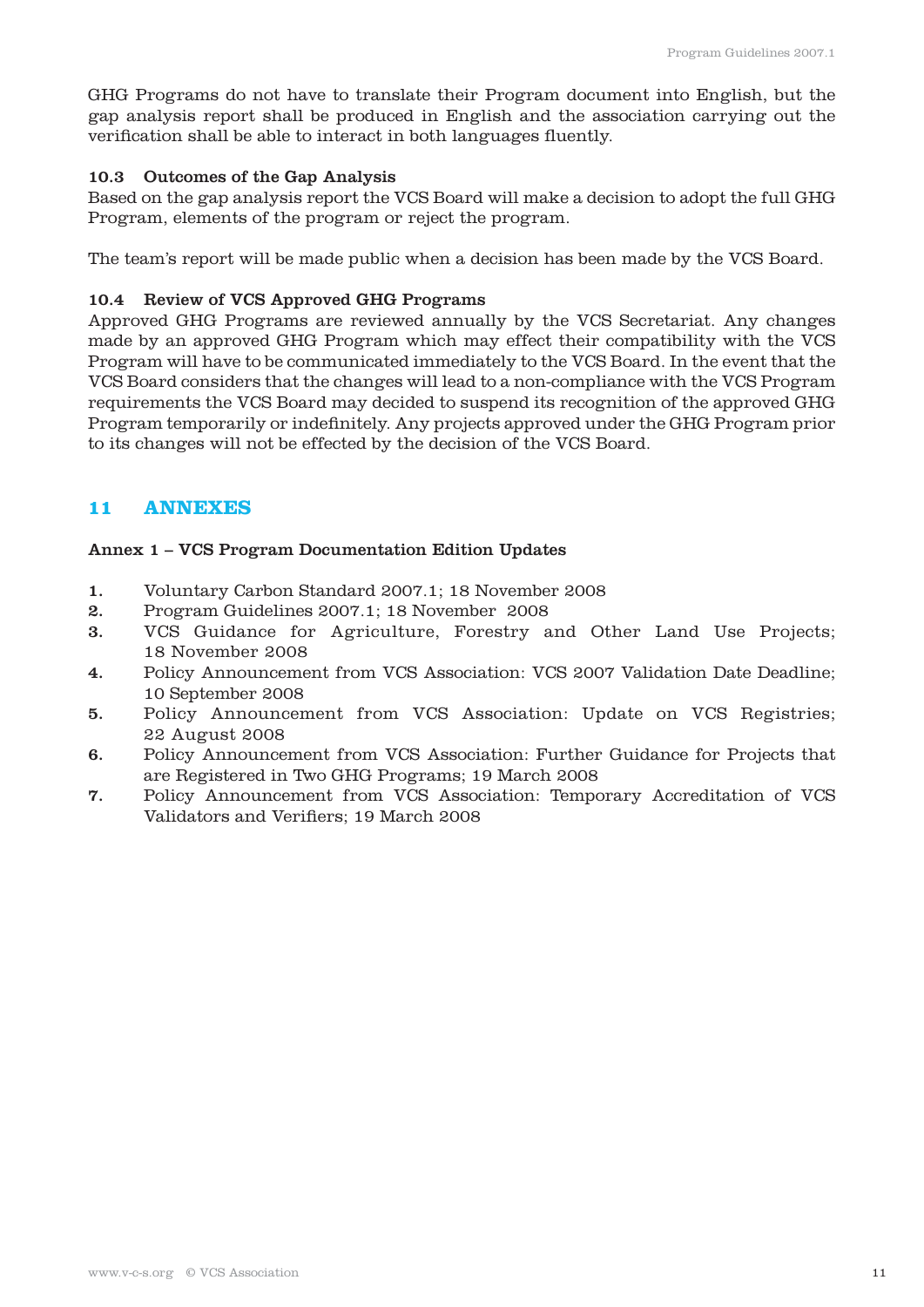